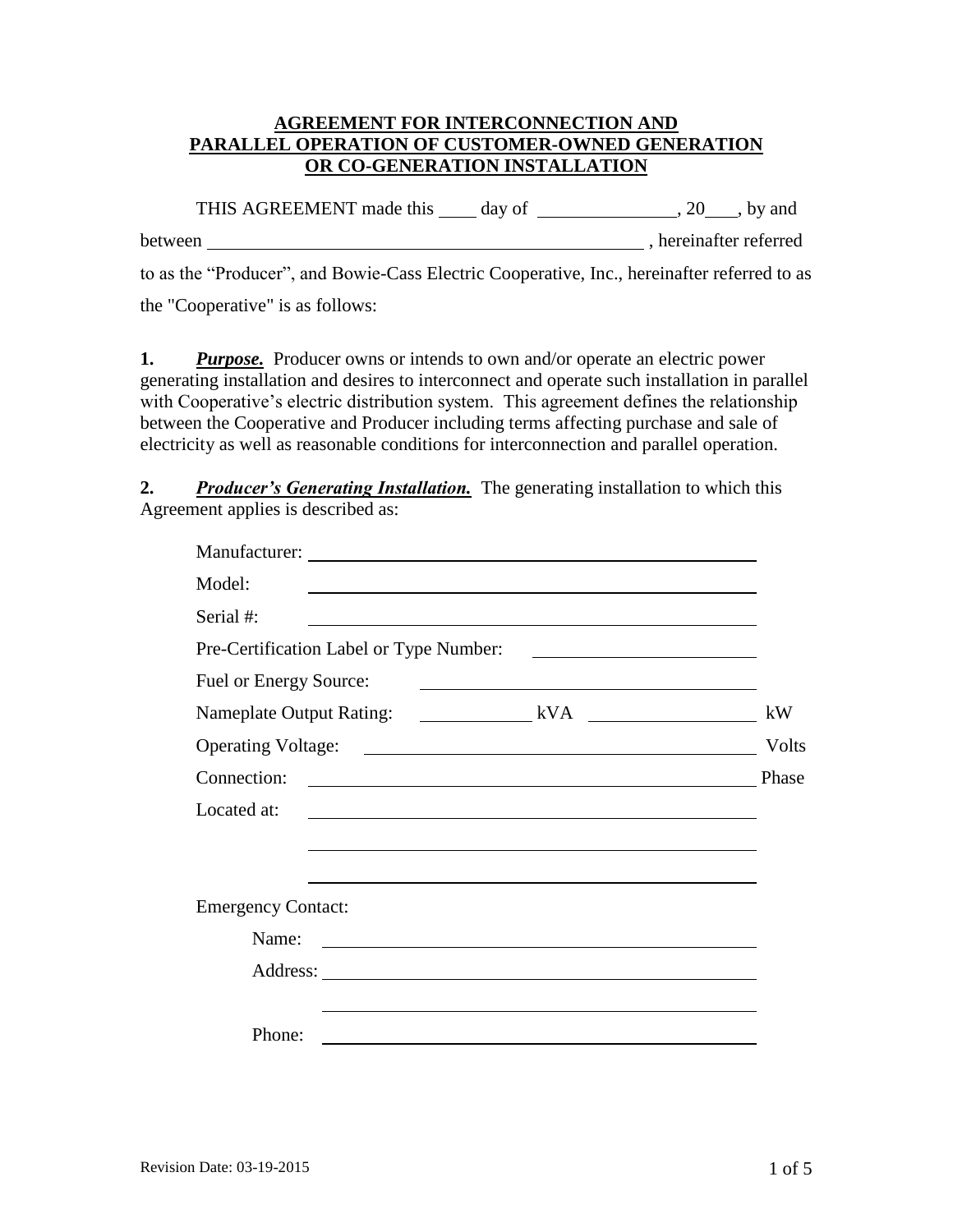**3.** *Terms.* The Cooperative agrees to use reasonable diligence to provide electricity will be governed by the Cooperative's Tariff including any and all amendments that may hereafter be approved or ordered by any regulatory authority simultaneous electric service. Interconnection, parallel operation, sales and purchases of having jurisdiction, SAID TARIFF including all service rules, regulations, and rates IS A PART OF THIS AGREEMENT TO THE SAME EXTENT AS IF FULLY SET OUT HEREIN AND IS ON FILE AND AVAILABLE AT THE COOPERATIVE'S OFFICE IN DOUGLASSVILLE, TEXAS.

## **4.** *Interconnection.* Prior to interconnection, Producer shall have:

- a) Fulfilled all requisites for the provision of electric utility service contained in the tariff;
- b) Provide an interconnection plan and other information;
- c) Pay pre-interconnection fee;
- d) Comply with conditions for line extension;
- e) Provide satisfactory liability insurance;
- f) Sign and deliver this Agreement;
- g) Complete construction;
- h) Comply with laws;
- i) Give notice of intent to energize; and
- j) Eliminate any conditions preventing interconnection.

Producer warrants to Cooperative that Producer's power generating installation is constructed and will be maintained in a safe and reliable condition and will comply with the latest applicable codes.

 **5.** *Parallel Operation.* Producer is responsible for installation, safe operation, protection, and maintenance of all equipment and wiring at and beyond the point where Producer's conductors contact the Cooperative's conductors. The electrical power generated shall be compatible with Cooperative's standard distribution system at the point of delivery and of such quality that Cooperative's system is not adversely affected. Producer shall install and/or pay for a visible break disconnect switch. The Cooperative shall have access to the disconnect switch and meter(s) at all times.

The Cooperative's LIABILITY IS LIMITED in accordance with its tariff and Producer agrees to indemnify and hold the Cooperative harmless from all claims except as specified in the tariff.

**6.** Purchases of Electricity from Producer. At the option of the Producer, the Cooperative will purchase/credit and meter Producer's generating facility per provisions of the Tariff.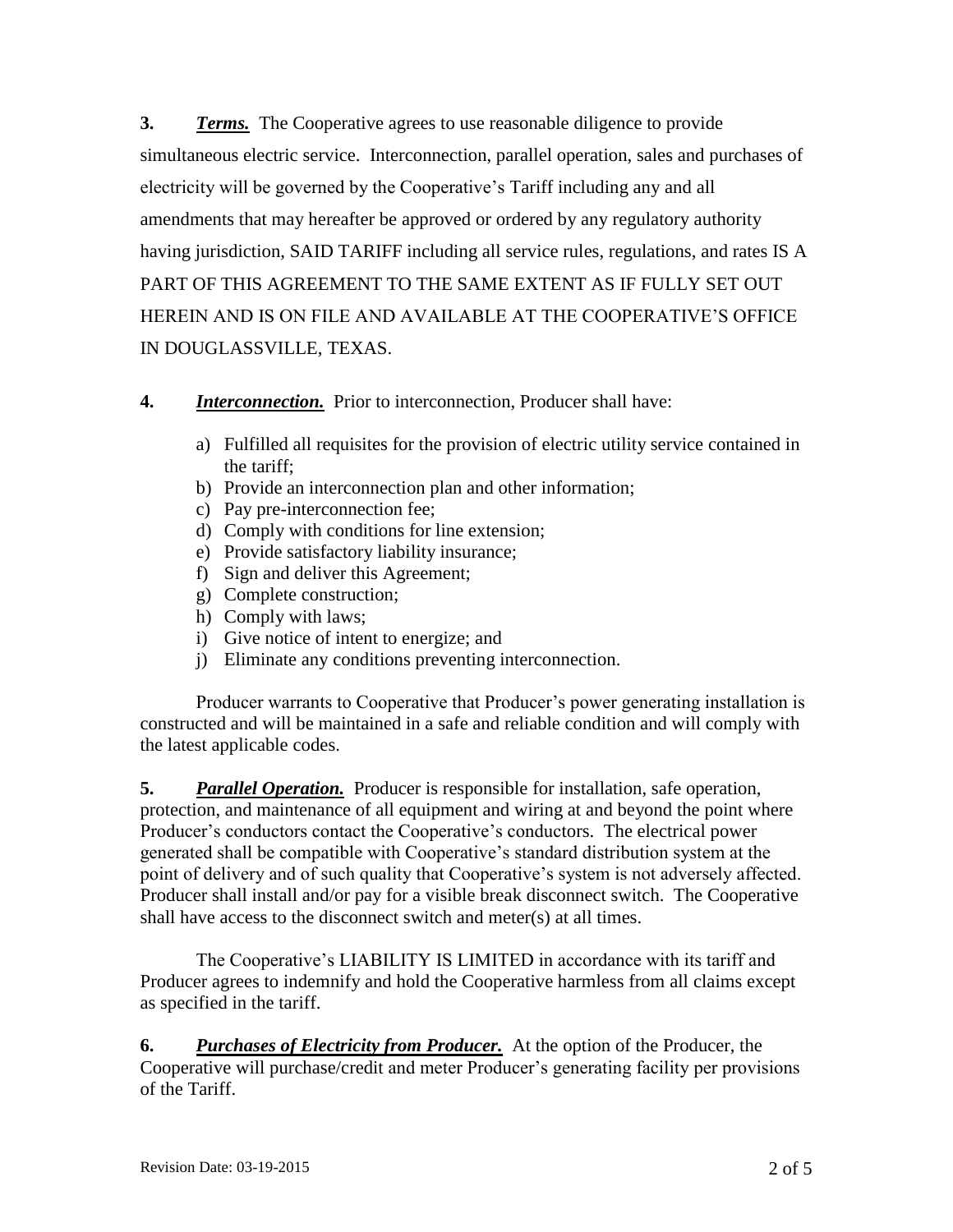The Cooperative will pay/credit for electricity purchased from Producer at the applicable tariff rate and manner for power generation installations.

7. **Sales of Electric Service to Producer.** Producer agrees to pay for electric service in accordance with the rate schedule applicable to Residential / Commercial rate class. If any tariff or rate is changed by the Cooperative, or by order or consent of any regulatory authority having jurisdiction thereof, whether or not at the request of the Cooperative, such changed tariff, rate/or redefined class of service shall be applicable to service provided hereunder from and after the effective of such change. Periodically, Cooperative will render to Producer a statement of services rendered. Producer agrees to pay the total amount shown on such statement within sixteen (16) days from its date. Payment shall be made to Cooperative at its office in Douglassville, Texas.

**8.** *Membership.* The Producer, prior to, or on, or as of the effective date of this Agreement, if not already such, shall become and thereafter remain a member of the Cooperative, and will be bound by and comply with the Cooperative's Article of Incorporation, By-Laws and Service Rules and Regulations, both as they now exist or, as they may from time to time be amended, replaced, or adopted by the Cooperative.

 **9.** *Continuity of Service.* The Cooperative shall use reasonable diligence to provide from damage resulting from outages, regardless of cause, of one or more phases. a constant and uninterrupted supply of electric power and energy, but if such supply shall fail or be interrupted or become defective, through the act of God or public enemy, or by accident, strikes or labor trouble, or by action of the elements, or because of inability to secure right-of-way or other permits needed, or for any cause beyond the reasonable control of the Cooperative, the Cooperative shall not be liable therefore. The Producer shall have all electrical equipment adequately protected with devices as required by the latest edition of the National Electric Code and as specified in the tariff. All generation facilities shall have protective devices on all phases, in order to protect such facilities

 **10.** *Right of Access.* Duly authorized representatives of the Cooperative shall be permitted to enter upon the Producer's premises at all reasonable times in order to carry out the provisions hereof.

 easements, leases and other rights as may be reasonable necessary for the construction, The Producer, without cost to Cooperative, shall provide Cooperative with such installation, operation and maintenance of the facilities to be used by the Cooperative in the furnished of the electric service provided for hereunder.

**11.** *Terms.* The acceptance of this instrument by the Cooperative shall constitute an Producer. After the initial term, this agreement may be terminated by either party giving agreement between the Producer and the Cooperative which shall continue in force for an initial term of 1 year from the date service is made available by the Cooperative to the at least thirty (30) days written notice to the other.

**12.** *Breach.* The failure or refusal to perform any obligation contained in this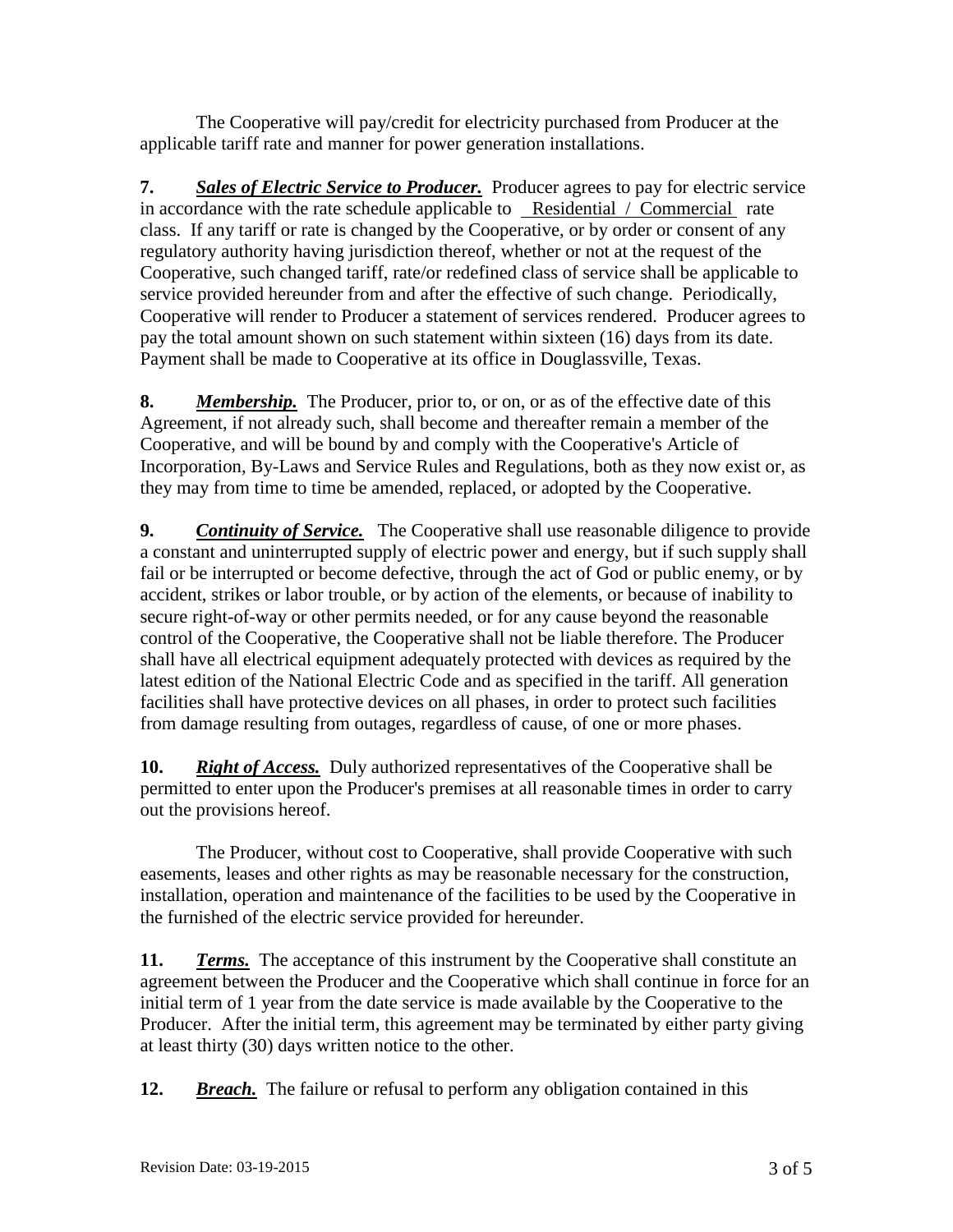Agreement shall constitute a breach of this Agreement. The parties shall have such remedies for breach as may be provided by law or in equity. Notwithstanding any other provision of this Agreement, Cooperative may discontinue service if Producer has breached any portion of this Agreement by failure to make timely payment or otherwise.

 **13.** *Entire Agreement.* This agreement constitutes the entire Agreement between the parties and supersedes all prior agreements between Producer and the Cooperative for the service herein described, and the Cooperative, its agents and employees have made no representations, promises, or made any inducements, written or verbal, which are not contained herein. Producer agrees that it is not relying on any statements not herein contained.

 **14.** *Assignment.* This agreement shall not be assigned by Producer except in accordance with the Articles of Incorporation, By-laws, and Service Rules and Regulations of the Cooperative. This Agreement shall inure to the benefit of the Cooperative's assigns.

**15.** *Notices.* Notices as required under this Agreement shall be delivered by specify by written notice to the other: first class mail to the address specified below or such other address as a party shall

| To Consumer at:        |                                                                                     |
|------------------------|-------------------------------------------------------------------------------------|
| To Cooperative at:     | Bowie-Cass Electric Cooperative, Inc.<br>P. O. Box 47<br>Douglassville, Texas 75560 |
| Account No.<br>Map No. |                                                                                     |

16. *Interconnection Cost.* Producer agrees to pay for extension of Cooperative's facilities and other interconnection costs as follows:

\$ in advance of any work by the Cooperative

 **17.** *Receipt of Service Rules and Regulations.* Producer acknowledges receipt of a copy of the Cooperative's Service Rules and Regulations which include a standard tariff.